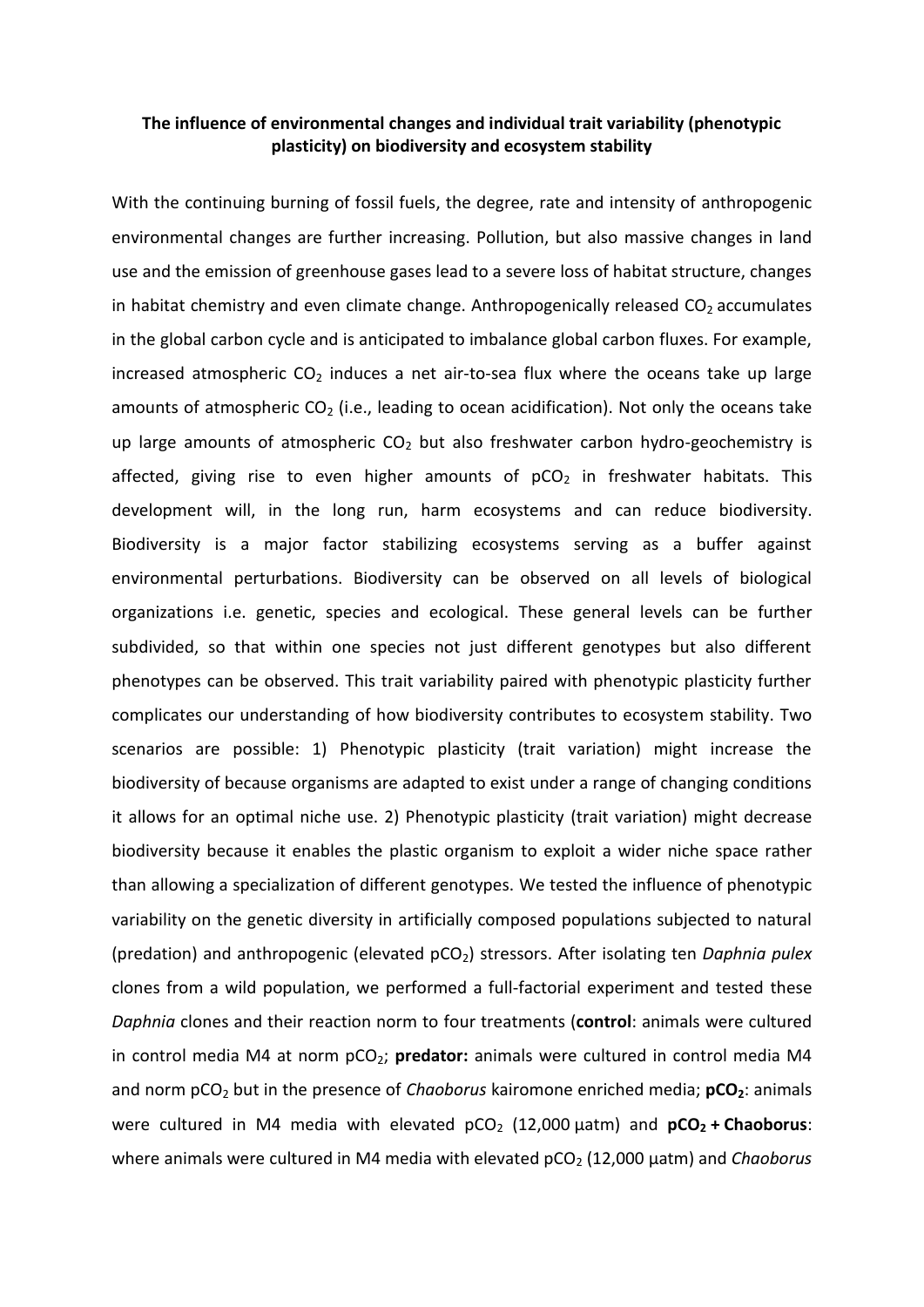kairomone enriched media). These clones showed distinct reactions norms (weak to strong expression of defensive neckteeth) to predation, so that there was an observable degree of trait variability within these clones. When additionally exposed to elevated  $pCO<sub>2</sub>$  six out of the ten clones, were impaired in their ability to respond to *Chaoborus* cues, as we observed a reduced defense expression capacity and life history effects (i.e. smaller brood sizes). Based on their predator specific reaction norms (2 strong, 2 weak), we selected four clones and investigated treatment dependent changes of behavioral patterns using a custom designed 3D movement tracking system. While the analysis is still ongoing, preliminary results show that under elevated  $pCO<sub>2</sub>$  swimming speeding is significantly affected. This confirms that elevated pCO<sub>2</sub> has a clear effect on *D. pulex* behavior as well as morphological defenses.

We then wanted to test how phenotypic variability under these stressors affects an artificial *D. pulex* population. This population was composed of the ten clones with known traits. In mesocosms we exposed this artificial population to the four conditions described above but with three *Chaoborus* larvae as predators. Within one experimental trial we replicated each treatment six times and performed in total three experimental trials. We then analyzed the population composition after six weeks using microsatellites. We observed unexpectedly stable genotype distribution at the end of our experiments between treatments and replicates. Clonal diversity declined in all treatments. However, no treatment resulted in particularly lower or higher genotypic diversity in the *Daphnia* populations. We observed that the clones with an intermediate reaction norm outcompeted the clones with a strong reaction norm as well as the ones with no reaction. Furthermore, clones with large reaction norms, show decreased fitness in forms of increased mortalities, that we measured in our phenotyping experiment. Therefore, it appears that the generalists are outperforming the specialists, and the large reaction norms that are not needed in our experimental scenario, could incur trade-offs reducing overall organism fitness.

In conclusion, we could show that within a species phenotypic trait variability can greatly vary between genotypes. We provide evidence, that anthropogenic disturbance  $(CO<sub>2</sub>)$  can interfere with a species reaction to natural threats (predation). However, under our experimental conditions the treatments did not lead to clonal extinction but to a dominance of different clones. Being flexible did not guarantee higher fitness. In fact, we found that clones that show intermediate reaction norms survive and reproduce at a higher rate than